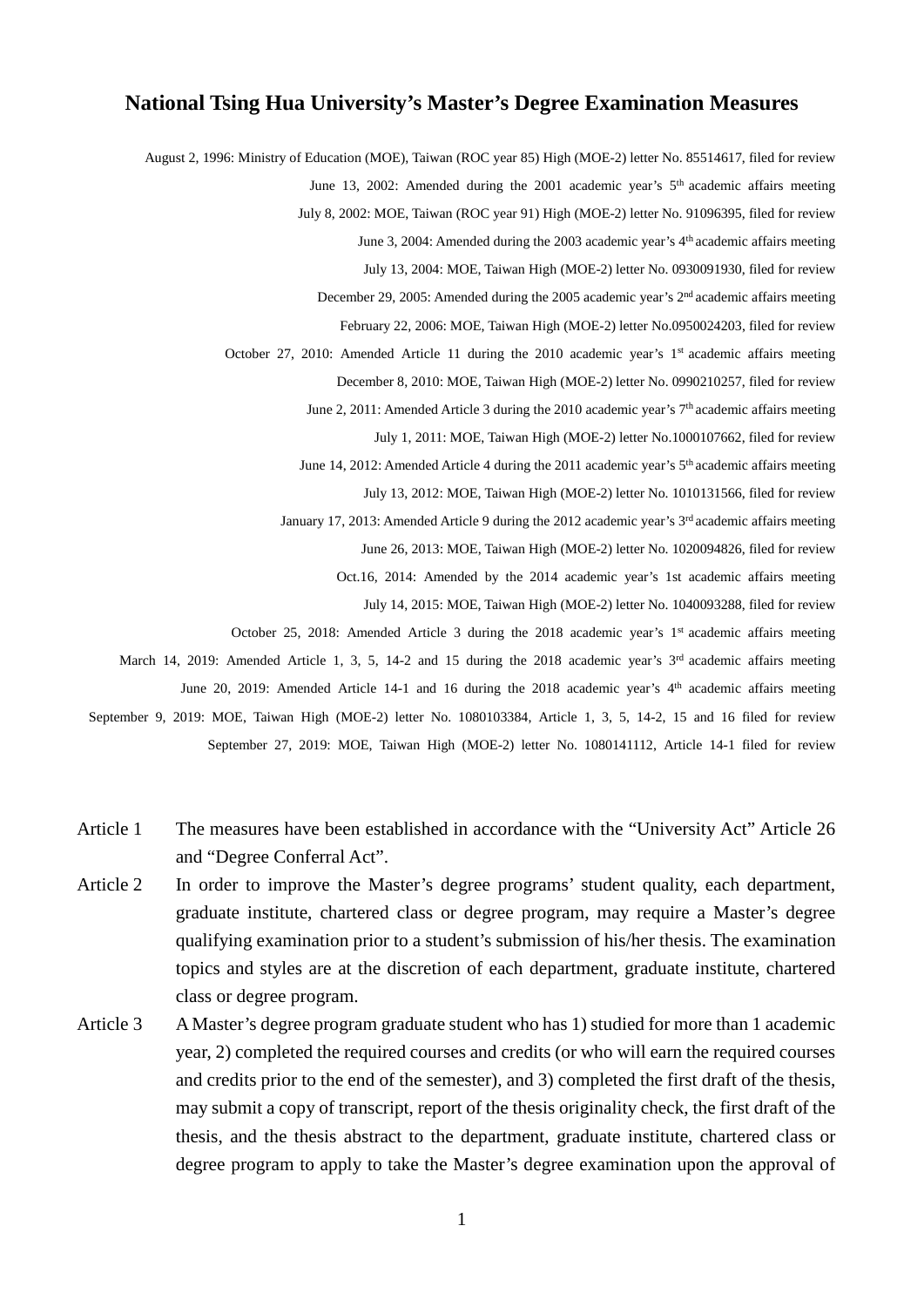the advising professor. Upon the approval of the chair of the department, graduate institute, chartered class or degree program and after secondary review by the division of registration, the Master's degree examination may then be scheduled. For those who cannot complete the required courses and earn the necessary credits by the end of the semester, the grade obtained for the degree examination will not be considered. The standards for the aforementioned thesis originality check shall be determined by the respective department, graduate institute, chartered class or degree program of the applying student and supplied to the examination committee for reference.

Except for meeting the requirements in the pre-paragraph, graduate students who are enrolled in the University since academic year 2015 shall enroll in National Tsing Hua University Academic Research Ethics Education Course and receive a passing grade before applying for the degree examination.

At the end of each semester, each department, graduate institute, chartered class or degree program shall submit a name list of all students' Examination committee members to the Division of Registration for the approval of the Vice President for Academic Affairs for records.

Article 4 A Master's degree examination committee is comprised of three to five members. The advising professor serves as an *ex officio* member (joint/dual degree programs in cooperation with overseas academic institutions are not bound by this.) but cannot serve as the chair of the degree examination committee. The chair of the degree examination committee is nominated by attending members. The members administering the exam must represent greater than  $1/2$  of total committee members (excluding the advising professor).

> A Master's degree student's spouse or third-degree relative by blood or by marriage cannot serve as a Master's degree examination committee member. Examination committee members are appointed by the university president based on the nominations of chairs from each department, graduate institute, chartered class or degree program.

- Article 5 A Master's degree examination committee member, in addition to possessing research expertise on the graduate student's thesis topic, must meet at least one of the following criteria:
	- (1) Currently serving or having served as a professor, associate professor or assistant professor.
	- (2) Currently serving or having served as an academician, research fellow, associate research fellow, or assistant research fellow at Academia Sinica.
	- (3) Holds a doctoral degree and has garnered notable academic achievements.
	- (4) Has academic or professional achievements in a rare or highly specialized academic field or professional practice areas.

The specific standards for subparagraphs 3 and 4 are established by each department, graduate institute, chartered class or degree program.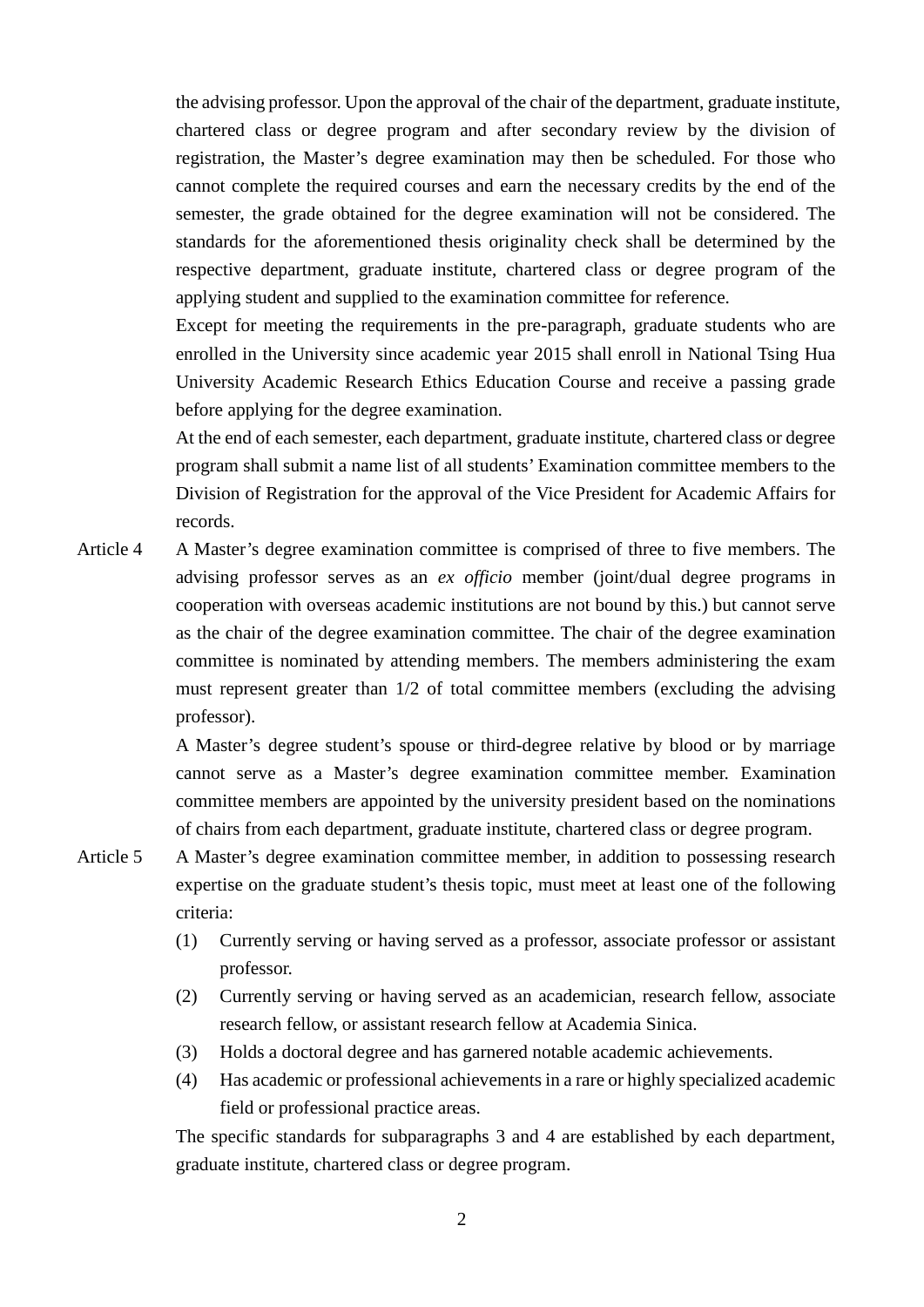- Article 6 The graduate students that have been approved for taking the degree examination should follow the requirements set forth in the "Graduate Student Graduation Dissertation Format Regulations" to complete the formal draft and abstract of the thesis, and then submit the thesis, along with a recommendation letter from the advising professor, to the department, graduate institute, chartered class or degree program; these documents will then be forwarded to the degree examination committee members for review, and a date will be scheduled to hold the examination.
- Article 7 In principle, the Master's degree thesis (including the abstract) should be written in Chinese.

A thesis that has been used to obtain another degree cannot be submitted again.

- Article 8 A thesis that is submitted prior to the Master's degree examination should be in bound format; however, if there are difficulties, it can be submitted in loose-leaf format. Upon passing the degree examination, the student may then proceed with the binding process. The Department of Academic Affairs has separate rules regarding the electronic submission of the thesis and abstract.
- Article 9 The Master's degree examination date is set based on the university's academic calendar. Each department, graduate institute, chartered class or degree program sets the date and location of the examination.

Those who have applied for early registration may take the Master's degree examination after the end of the most recent semester and before the beginning of the subsequent semester.

- Article 10 A Master's degree examination includes a thesis examination and a thesis review. The thesis examination is a publicly held oral exam, and when necessary, another type of examination may be held separately.
- Article 11 A Master's thesis examination's grade will be average grade of all the attending committee members' anonymous grades for the thesis content and oral examination (and/or other forms of examination, if such are administered). A grade of 70 (or the equivalent of B-) is considered to represent a passing score. However, if more than 1/2 of the committee members indicate that the candidate did not pass, the final registered grade will be "fail."
- Article 12 The thesis itself will not be graded. For those who have passed the thesis review, the examination committee members that attended the thesis examination will sign an "Examination Committee Member Verification Form" to complete the thesis review. The thesis examination grade will be the grade for the degree examination (i.e., the overall score for both the thesis examination and the thesis review).

If the thesis examination committee members request a revision, the student should revise the thesis and submit it for secondary review by the examination committee members. Those who cannot revise the thesis and complete the review process prior to the next

semester's registration date will have their candidacy review process nullified.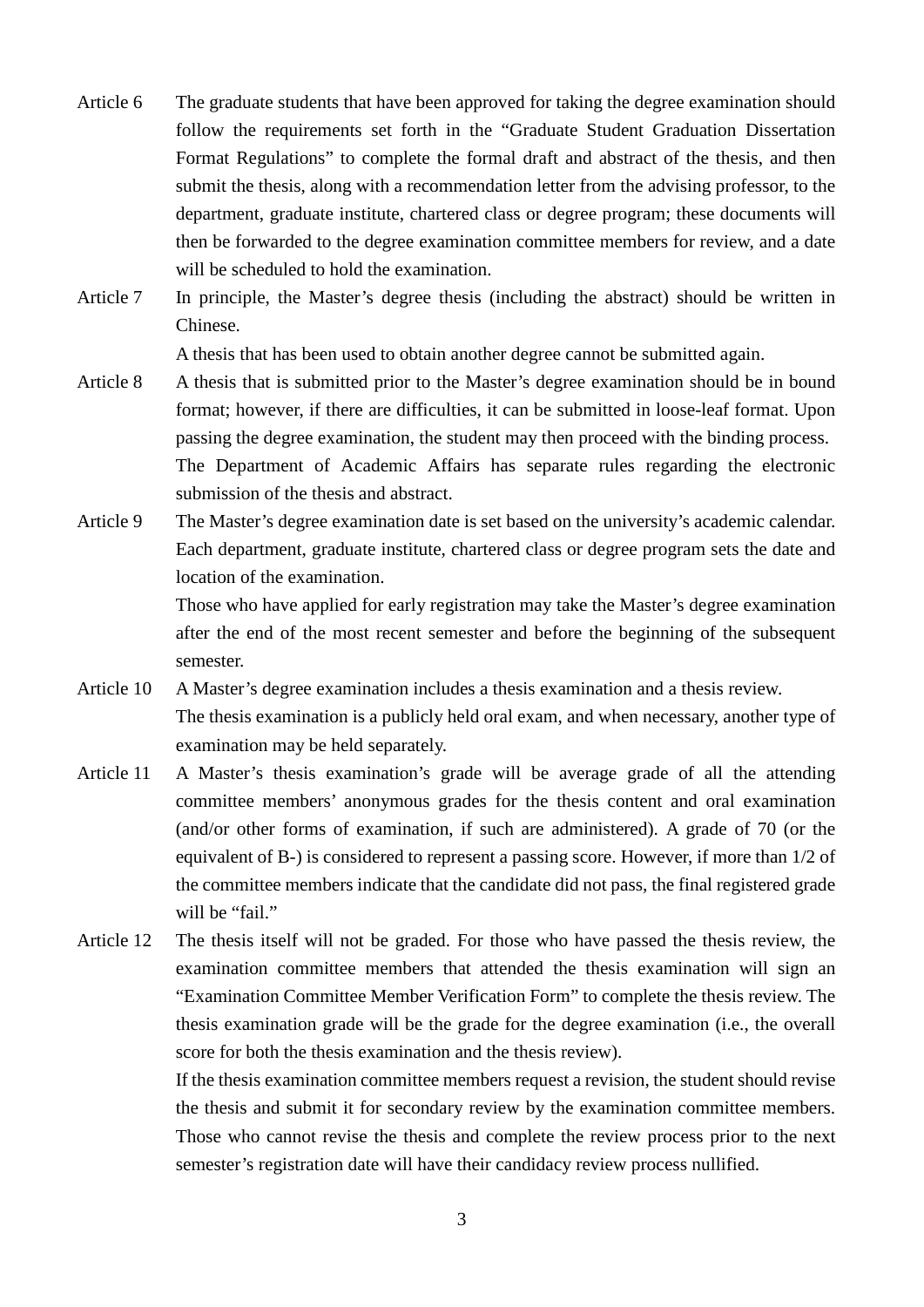If plagiarism or cheating can be verified by the examination committee, the degree examination will be graded as "fail" and will be presented at the next Students Affairs meeting for processing.

- Article 13 If a student did not pass the degree examination and is still under the limits of the maximum study period, he/she may apply for a re-examination during the next semester or next academic year. Re-examination is limited to once; if the student fails a second time, he/she will be expelled.
- Article 14 After the Master's degree examination has been held and the student has passed both the thesis examination and the thesis review, each department, graduate institute, chartered class or degree program should submit the graduate student's degree examination grade, a copy of the "Examination Committee Member Verification Form" and a completed revised thesis to the Department of Academic Affairs for records before the registration date of the subsequent semester.

Grades must also be sent to the Department of Academic Affairs within two weeks for records for those graduate students who did not pass the Master's degree examination.

Article 14-1 Master degree student may be awarded a master degree upon completing the required period of study, receiving the required course credits, satisfying graduation requirements, completing a master thesis, and passing the master degree examination.

> Master students in a fine arts, applied science or technology, or sports field may submit a collection of work or proof of achievements along with a written report, or a technical report instead of a traditional master thesis for degree consideration. Students in applied professional training programs may submit a report on professional practice instead. The aforementioned fine arts, applied science or technology, or sports field shall be defined by the General Meeting (or similar) of their respective colleges and approved by the NTHU Academic Affairs Meeting before these rules are applied.

> The specific scopes of recognition, formatting, contents, required items, and other rules governing eligible works, proof of achievement, written reports, technical reports, and reports on professional practice for the aforementioned programs shall be stipulated by the Ministry of Education.

- Article 14-2 Theses, works, proofs of achievement, written reports, technical reports and reports on professional practice that have been used to acquire an academic degree at another institution, domestic or abroad, shall be excluded from degree consideration as described in Article 14-1. However, the preceding limitation shall not extend to projects conducted under domestic academia-industry collaboration programs or international dual degree programs (dissertations written under the co-supervision of NTHU and a foreign institution with each institution issuing a degree).
- Article 15 Mater student having received the master degree but whose thesis, collection of works, proof of achievement, written report, technical report or report on professional practice has been proven to be falsified, tampered with, plagiarized, ghostwritten, or otherwise